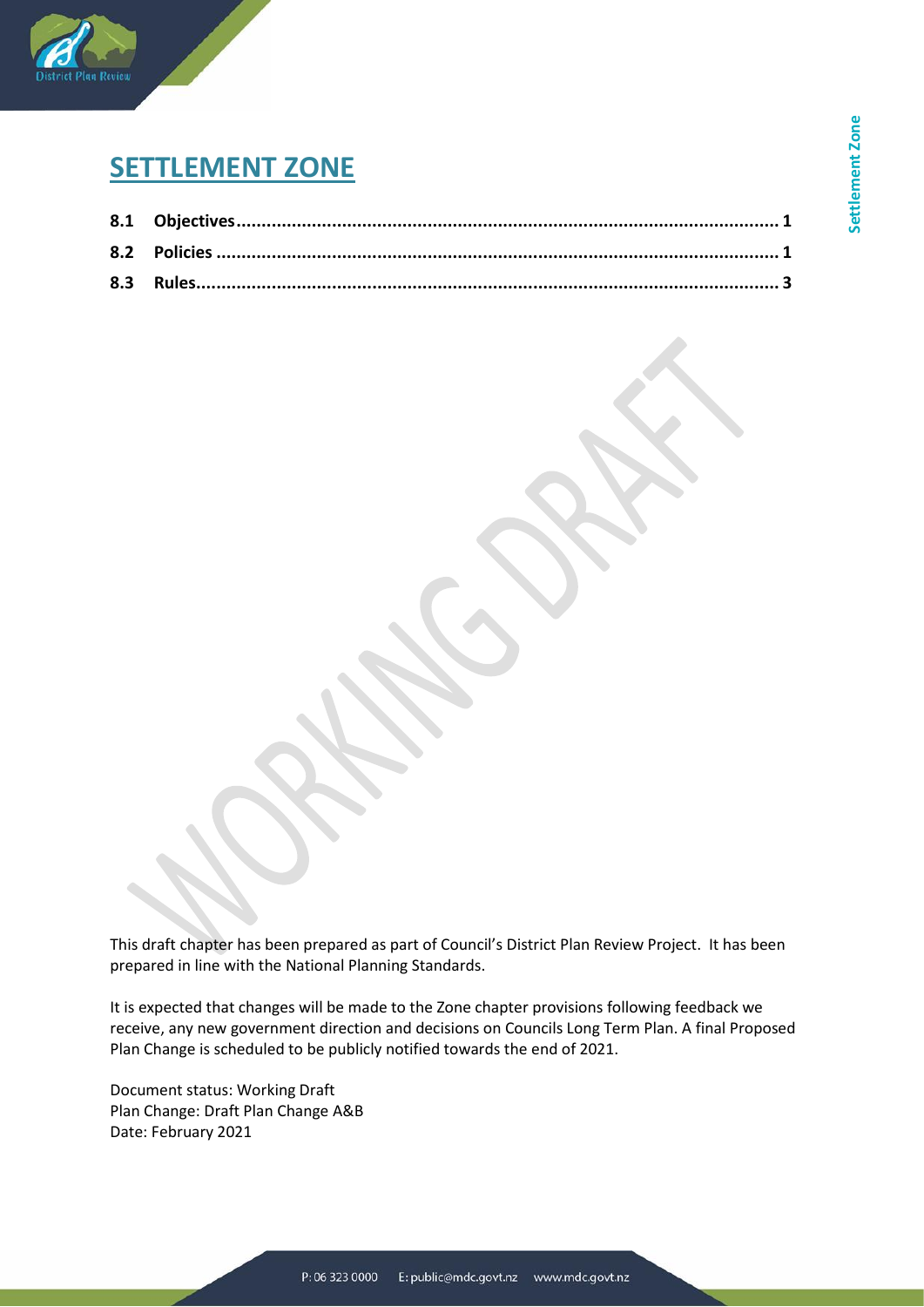*Page Intentionally Left Blank*

**MANAWATŪ DISTRICT COUNCIL WORKING DRAFT- DISTRICT PLAN CHANGE A – FEBRUARY 2021**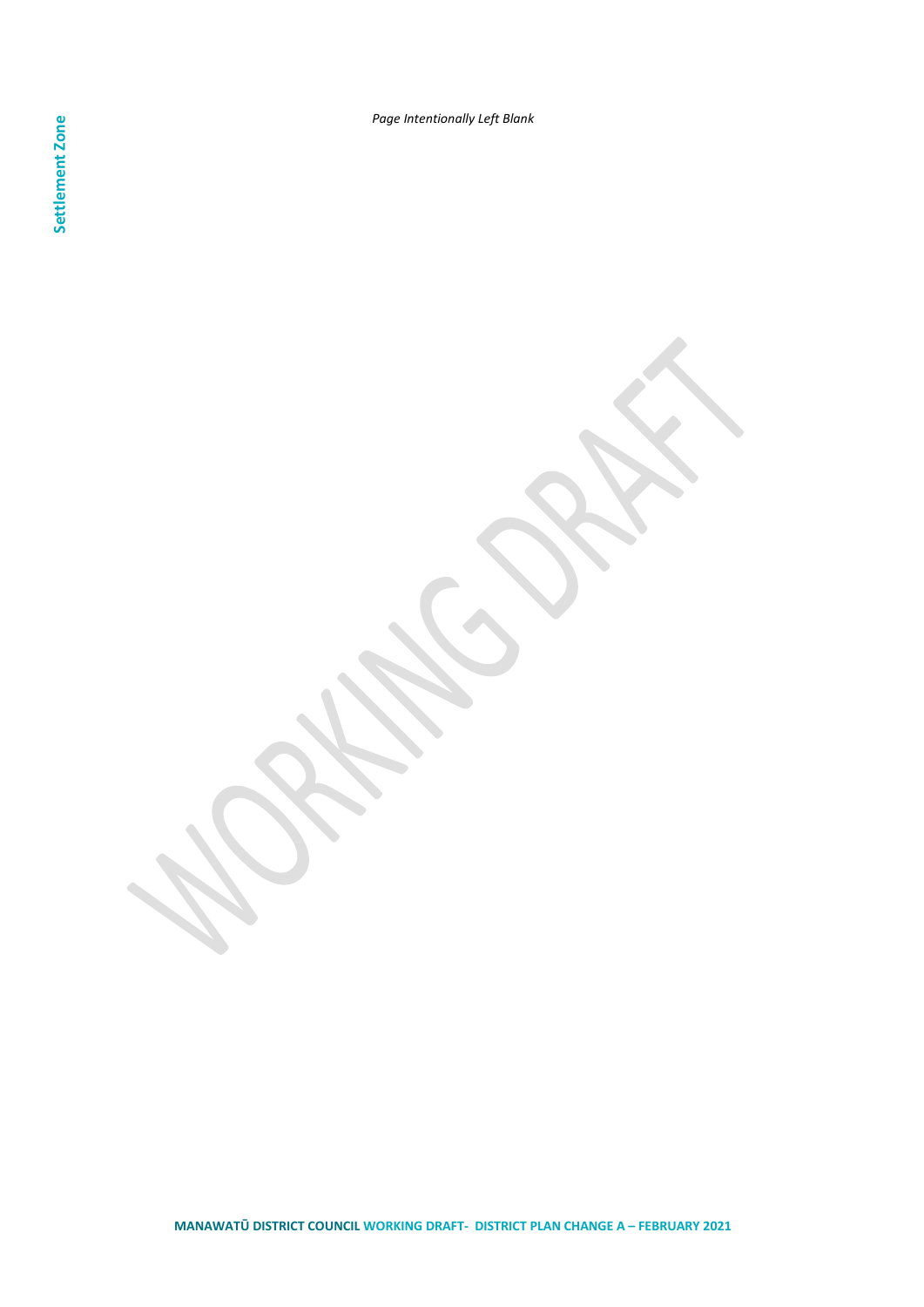# **8.0 SETTLEMENT ZONE**

The Settlement Zone applies to the villages located across the district. Settlement Zone reflects the mix of landuse activity found in villages and that villages have a different character to urban Feilding. Larger lot sizes retain village character and are needed where access to infrastructure is limited. Non-residential uses of a scale and intensity that serve the local population are provided for.

Some settlements rely on on-site wastewater disposal and treatment and water supply, while others are serviced relying on reticulated community wastewater facilities and water supply. Due to factors including servicing, infrastructure and natural hazard considerations, growth needs to be managed accordingly.

## <span id="page-2-0"></span>**8.1 Objectives**

#### **STZ – O1**

The Settlement Zone is a mix of residential, community and small-scale commercial activities typical of a village environment.

#### **STZ – O2**

Development contributes to the unique character and amenity values of villages, including:

- A low density of residential activities with large section sizes and open space.
- Commercial activities are of a small-scale and generally concentrated in a Village centre or main street.
- A mix of residential, community, education and commercial activities.

### **STZ – O3**

Development is appropriate for the physical and environmental attributes/conditions and any infrastructure constraints, including impacts on freshwater

### <span id="page-2-1"></span>**8.2 Policies**

#### **STZ – P1**

To enable activity and development that contributes to the character and amenity values of Settlement Zone.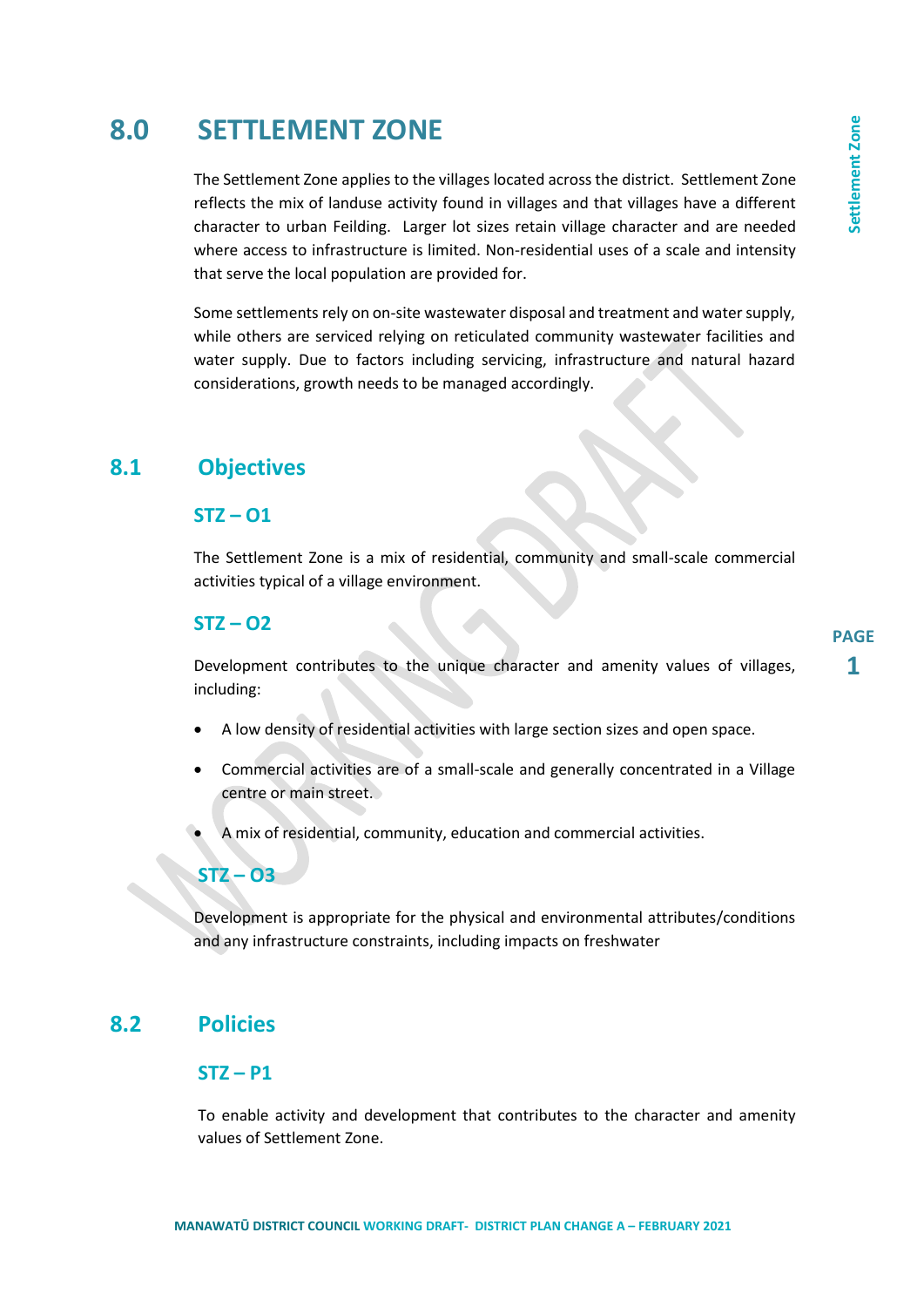#### **STZ – P2**

Require minimum site sizes and limit the scale and intensity of development for unserviced sites to ensure that sites are able to accommodate on-site wastewater treatment and disposal.

#### **STZ – P3**

Where un-serviced development is proposed, the cumulative effect of effluent disposal on freshwater is taken into account.

#### **STZ – P4**

Enable home-business activity including visitor accommodation and childcare services where these activities are compatible with the character and amenity values of the zone.

#### **STZ – P5**

Establish Village Commercial Precinct to provide for commercial, community, and education activities.

#### **STZ – P6**

Provide for the safe and efficient operation of the transport network by managing the impacts of traffic generation, site access and traffic safety.

#### **STZ – P7**

Avoid industrial and other activities from establishing in Settlement Zone, except where:

- The site design, layout and scale of the activity and development is compatible with the character and amenity values of the Settlement Zone;
- Non-residential activities are of a scale and intensity consistent with village character, and provide for the community's social, economic and cultural wellbeing.
- measures are provided to internalise any adverse effects and avoid conflict and potential reverse sensitivity effects on activities anticipated in the Zone, including residential activity.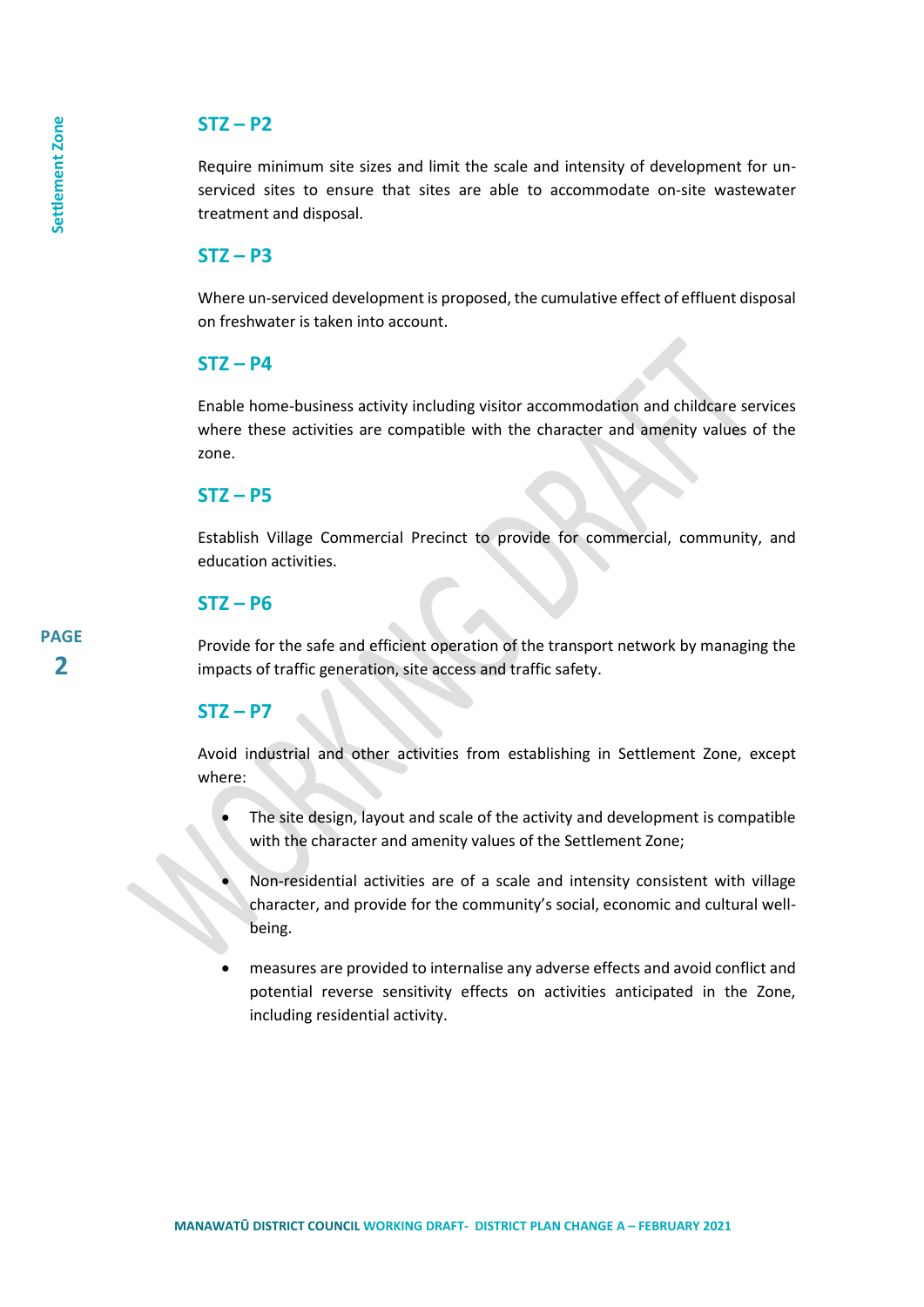## <span id="page-4-0"></span>**8.3 Rules**

|            | STZ-R1-One Residential Unit                                                |  |
|------------|----------------------------------------------------------------------------|--|
| Settlement | <b>Activity Status: Permitted</b><br>1.                                    |  |
| Zone       | Compliance with                                                            |  |
|            | STZ-S1 Building Envelope                                                   |  |
|            | STZ-S2 Yards                                                               |  |
|            | STZ-S3 Yards - Commercial Overlay                                          |  |
|            | STZ-S4 Site Coverage<br>$\overline{\phantom{a}}$                           |  |
|            | STZ-S5 Site Area                                                           |  |
|            | STZ-S6 Access                                                              |  |
|            | STZ-S7 Outdoor Living Space                                                |  |
|            | STZ-S12 On-site services                                                   |  |
|            | STZ-S13 KiwiRail Setback                                                   |  |
| Settlement | <b>Activity Status: Restricted Discretionary</b><br>2.                     |  |
| Zone       | Where compliance is not achieved with any permitted activity<br>standards. |  |
|            | Matters of Discretion:                                                     |  |
|            | Site layout                                                                |  |
|            | Effects on adjoining properties                                            |  |
|            | Safe and efficient operation of the transport network                      |  |
|            | <b>Effluent disposal</b>                                                   |  |
|            | STZ-R2 Accessory Building                                                  |  |
| Settlement | <b>Activity Status: Permitted</b><br>$\mathbf{1}$ .                        |  |
| Zone       | Where: Compliance with:                                                    |  |
|            | STZ-S1 Building Envelope                                                   |  |
|            | STZ-S2 Yards                                                               |  |
|            | STZ-S3 Yards - Commercial Overlay                                          |  |
|            | STZ-S4 Site Coverage                                                       |  |
|            | STZ-S6 Access                                                              |  |
| Settlement | 2. Activity Status: Restricted Discretionary                               |  |
| Zone       | Where compliance is not achieved with any permitted activity<br>standards. |  |
|            | <b>Matters of Discretion:</b>                                              |  |
|            | Site layout                                                                |  |
|            | Effects on adjoining properties                                            |  |

**PAGE 3**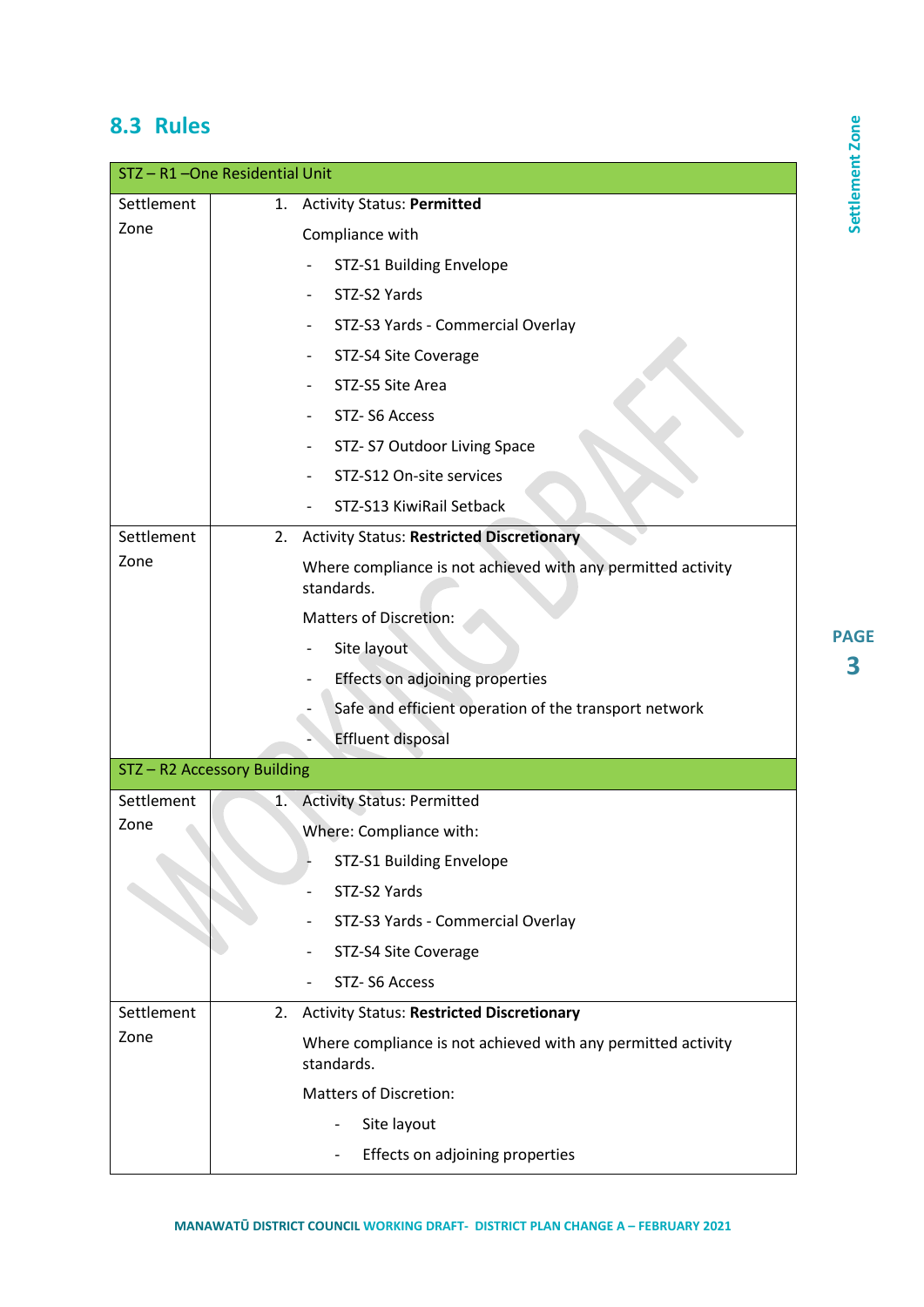|                 |                        |    | Safe and efficient operation of the transport network                      |
|-----------------|------------------------|----|----------------------------------------------------------------------------|
|                 |                        |    | Effluent disposal                                                          |
| Settlement Zone | STZ-R3 - Home Business |    |                                                                            |
|                 |                        | 1. | <b>Activity Status: Permitted</b>                                          |
|                 |                        |    | Gross floor area of buildings does not exceed 40m2 per site                |
|                 |                        |    | At least one staff member must reside on-site                              |
|                 |                        |    | The Home Business is ancillary to residential use                          |
|                 |                        |    |                                                                            |
|                 |                        |    | Compliance with: Compliance with                                           |
|                 |                        |    | STZ-S1 Building Envelope                                                   |
|                 |                        |    | STZ-S2 Yards                                                               |
|                 |                        |    | STZ-S3 Yards - Commercial Overlay                                          |
|                 |                        |    | STZ-S4 Site Coverage                                                       |
|                 |                        |    | STZ-S7 Access                                                              |
|                 |                        |    | STZ - S9 Hours of Operation                                                |
|                 |                        |    | STZ-S10 Storage and Display                                                |
|                 |                        |    | STZ-S11 Noise                                                              |
| <b>PAGE</b>     |                        |    | STZ-S12 On-site services                                                   |
| 4               |                        |    | STZ-S13 KiwiRail Setback                                                   |
|                 |                        |    | <b>Activity Status: Restricted Discretionary</b><br>3.                     |
|                 |                        |    | Where compliance is not achieved with any permitted activity<br>standards. |
|                 |                        |    | <b>Matters of Discretion:</b>                                              |
|                 |                        |    | Site layout                                                                |
|                 |                        |    | Effects on adjoining properties                                            |
|                 |                        |    | Safe and efficient operation of the transport network                      |
|                 |                        |    | Effluent disposal                                                          |
|                 |                        |    | STZ-R4-Non-residential activities in the Village Commercial Precinct       |
|                 | Settlement             | 1. | <b>Activity Status: Permitted</b>                                          |
|                 | Zone                   |    | Where:                                                                     |
|                 |                        |    | The site is identified as Village Commercial Precinct                      |
|                 |                        |    | Gross floor area of buildings does not exceed 150m2 per site               |
|                 |                        |    | Compliance with:                                                           |
|                 |                        |    | STZ-S1 Building Envelope                                                   |
|                 |                        |    | STZ-S3 Yards - Commercial Overlay                                          |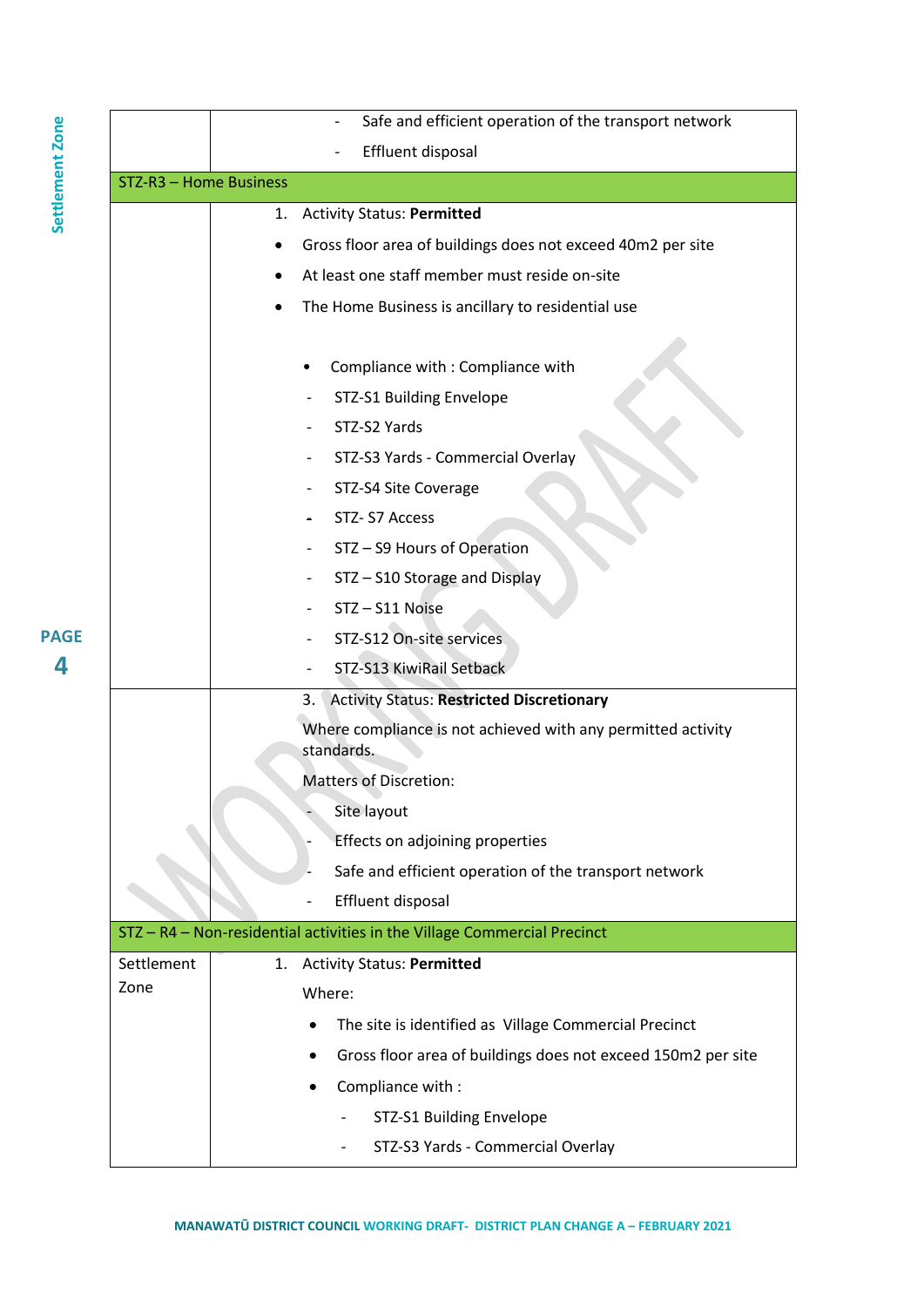| Settlement<br>Zone  | STZ-S9 Hours of Operation<br>STZ-S10 Storage and Display<br>STZ-S11 Noise<br>STZ-S12 On-site services<br>STZ-S13 KiwiRail Setback<br>Activity status: Restricted discretionary<br>2.<br>Where compliance is not achieved with any permitted activity |
|---------------------|------------------------------------------------------------------------------------------------------------------------------------------------------------------------------------------------------------------------------------------------------|
|                     |                                                                                                                                                                                                                                                      |
|                     |                                                                                                                                                                                                                                                      |
|                     |                                                                                                                                                                                                                                                      |
|                     |                                                                                                                                                                                                                                                      |
|                     |                                                                                                                                                                                                                                                      |
|                     |                                                                                                                                                                                                                                                      |
|                     | performance standard                                                                                                                                                                                                                                 |
|                     | Matters of discretion are restricted to:                                                                                                                                                                                                             |
|                     | Site layout                                                                                                                                                                                                                                          |
|                     | Hours of operation                                                                                                                                                                                                                                   |
|                     | Effects on adjoining properties                                                                                                                                                                                                                      |
|                     | Safe and efficient operation of the transport network                                                                                                                                                                                                |
|                     |                                                                                                                                                                                                                                                      |
|                     | <b>Activity status: Discretionary</b><br>3.                                                                                                                                                                                                          |
|                     | Where compliance is not achieved with permitted activity                                                                                                                                                                                             |
|                     | performance standard for Gross Floor Area                                                                                                                                                                                                            |
|                     |                                                                                                                                                                                                                                                      |
| STZ-R5 - Papakāinga |                                                                                                                                                                                                                                                      |
| Settlement          | <b>Activity status: Permitted</b><br>1.                                                                                                                                                                                                              |
|                     | Where:                                                                                                                                                                                                                                               |
|                     | The site is held under Te Ture Whenua Maori Act 1993<br>ā.                                                                                                                                                                                           |
|                     | The gross floor area of all commercial activities does not exceed<br>b.<br>$100m2$ per site; and                                                                                                                                                     |
|                     | The gross floor area of all community facilities does not exceed<br>$\mathsf{C}$ .<br>200m <sup>2</sup> per site.                                                                                                                                    |
|                     | Compliance with<br>d.                                                                                                                                                                                                                                |
|                     | STZ-S1 Building Envelope                                                                                                                                                                                                                             |
|                     | STZ-S2 Yards<br>$\overline{\phantom{a}}$                                                                                                                                                                                                             |
|                     | STZ-S3 Yards - Commercial Overlay                                                                                                                                                                                                                    |
|                     | STZ-S4 Site Coverage<br>$\overline{\phantom{a}}$                                                                                                                                                                                                     |
|                     | STZ-S6 Site Area                                                                                                                                                                                                                                     |
|                     |                                                                                                                                                                                                                                                      |
|                     | STZ-S7 Access                                                                                                                                                                                                                                        |
| Zone                |                                                                                                                                                                                                                                                      |

**MANAWATŪ DISTRICT COUNCIL WORKING DRAFT- DISTRICT PLAN CHANGE A – FEBRUARY 2021**

**PAGE 5**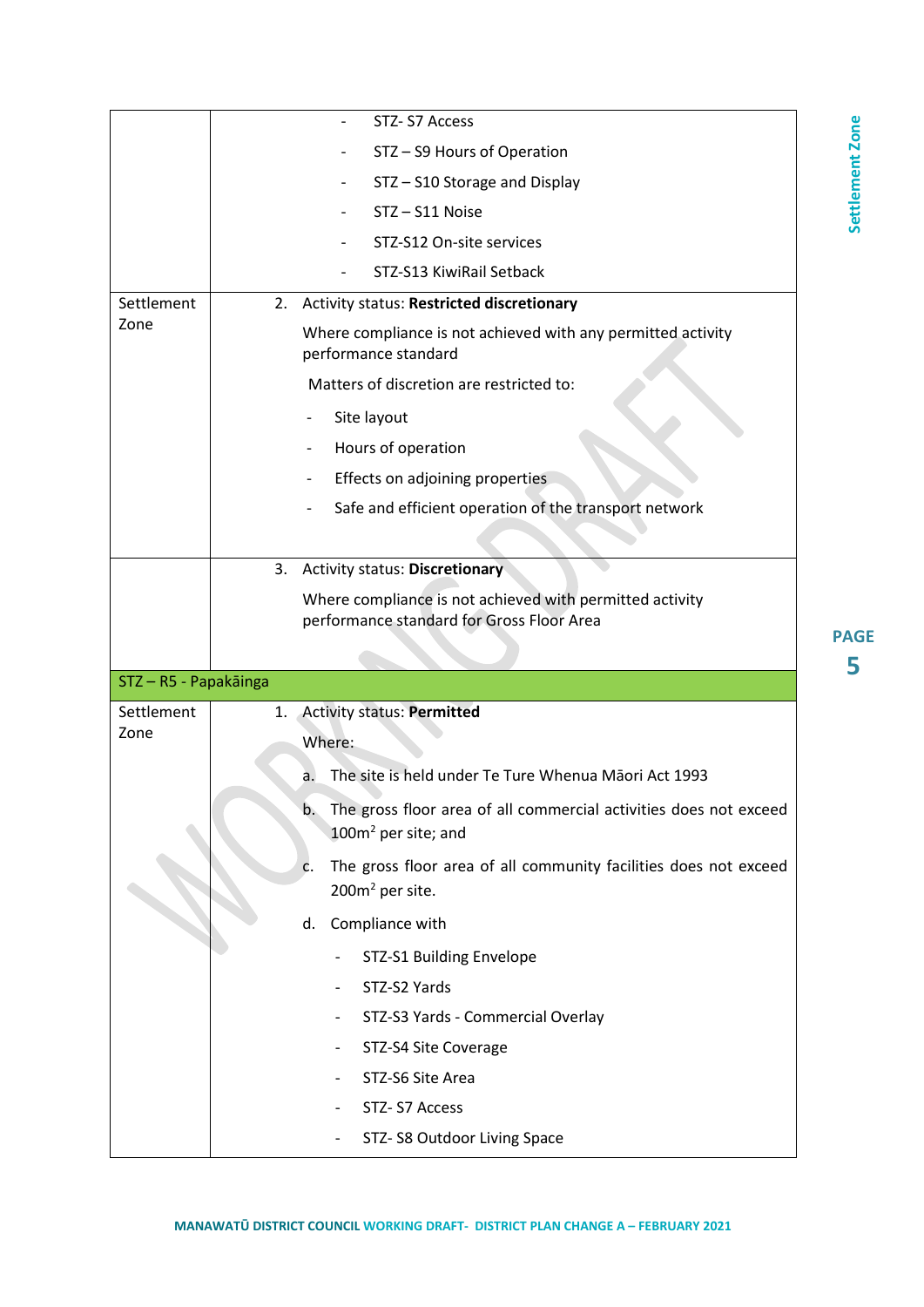|                                                                                                                         | STZ - S9 Hours of Operation                                                                    |  |
|-------------------------------------------------------------------------------------------------------------------------|------------------------------------------------------------------------------------------------|--|
|                                                                                                                         | STZ - S10 Storage and Display                                                                  |  |
|                                                                                                                         | STZ-S11 Noise                                                                                  |  |
|                                                                                                                         | STZ-S12 On-site services                                                                       |  |
|                                                                                                                         | STZ-S13 KiwiRail Setback                                                                       |  |
|                                                                                                                         | 2.<br>Activity status: Restricted discretionary                                                |  |
|                                                                                                                         | Where compliance is not achieved with any permitted activity<br>performance standard           |  |
|                                                                                                                         | Matters of discretion are restricted to:                                                       |  |
|                                                                                                                         | Site layout                                                                                    |  |
|                                                                                                                         | Hours of operation                                                                             |  |
|                                                                                                                         | Effects on adjoining properties                                                                |  |
|                                                                                                                         | Safe and efficient operation of the transport network                                          |  |
|                                                                                                                         | Effluent disposal                                                                              |  |
| STZ-R6-Any activity not provided for as a permitted, controlled, restricted discretionary or non-<br>complying activity |                                                                                                |  |
| Settlement<br>Zone                                                                                                      | <b>Activity Status: Discretionary</b><br>1.                                                    |  |
|                                                                                                                         | STZ-R7-Industrial, Rural Industry, intensive indoor primary production, Mining, and Quarrying. |  |
| Settlement<br>Zone                                                                                                      | <b>Activity Status: Non-complying</b><br>1.                                                    |  |

| ٠<br>$\overline{\phantom{a}}$ |  |
|-------------------------------|--|
| . .                           |  |

**Settlement Zone** 

Settlement Zone

| <b>Standards</b> |                                                                    |                                                                                                                                                                                    |  |
|------------------|--------------------------------------------------------------------|------------------------------------------------------------------------------------------------------------------------------------------------------------------------------------|--|
|                  |                                                                    | STZ-S1 Building Envelope                                                                                                                                                           |  |
| 1.               |                                                                    | Maximum height 9m                                                                                                                                                                  |  |
| 2.               |                                                                    | All parts of a building must be contained within a 45 degree plane commencing at 2.8 metres<br>above ground level inclined inwards at right angles in plan. See Figure XX.X below. |  |
| 3.               | The height recession plane in condition 2 above does not apply to: |                                                                                                                                                                                    |  |
|                  | a.                                                                 | Eaves                                                                                                                                                                              |  |
|                  |                                                                    | b. Solar panels and water heaters                                                                                                                                                  |  |
|                  | c.                                                                 | Antennas, aerials or chimneys                                                                                                                                                      |  |
|                  | d.                                                                 | Gable roof ends, if the total area of that part of the building above the height recession                                                                                         |  |

- plane does not exceed 1/3 of the gable end height.
- e. Road frontage within the Commercial Settlement Precinct

STZ – S2 Yards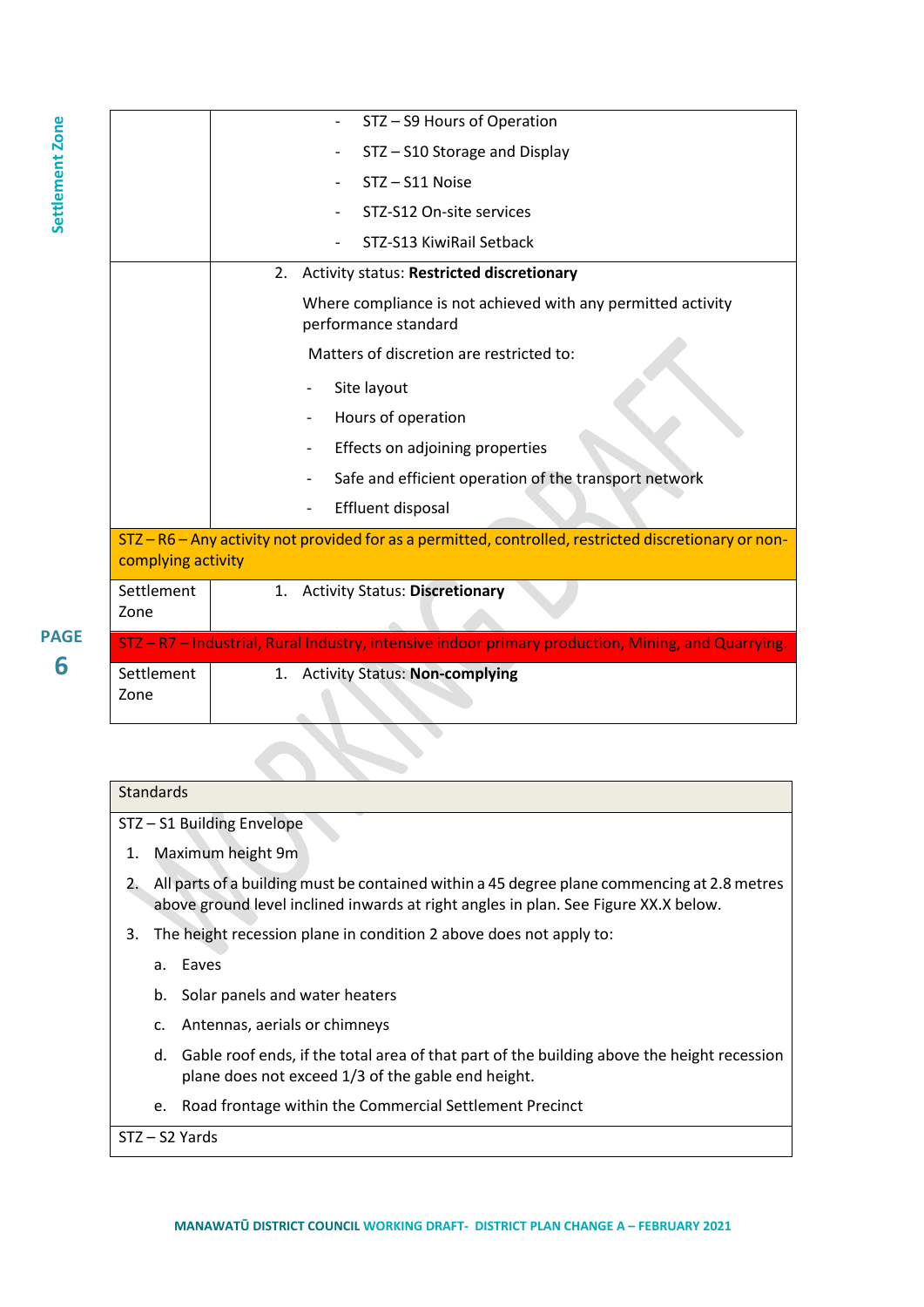- 1. The following yard setbacks apply to all residential units:
	- a. Front and rear setback minimum of 3m
	- b. Front opening garage minimum of 6m
	- c. Side boundary minimum of 3m
- 2. The following yard setbacks apply to all accessory buildings:
	- a. Side and rear boundary minimum of 1.5m
	- b. Minimum of 3 metres from the boundary with any road unless it is a garage or carport facing the road, in which case the minimum separation distance shall be 6 metres.

STZ – S3 Yards – Village Commercial Precinct

- 1. The following yard setbacks apply to all residential units within the Village Commercial Precinct:
	- d. Front and rear setback minimum of 3m
	- e. Front opening garage minimum of 6m
	- f. Side boundary minimum of 3m
- 2. The following yard setbacks apply to non-residential activities and accessory buildings within the Village Commercial Precinct:
	- a. Rear setback minimum of 3m to any site not zoned Village Commercial precinct
	- b. Front opening garage minimum of 6m
	- c. Side boundary minimum of 3m to any site not zoned Village Commercial precinct

STZ – S4 Site Coverage

1. Maximum site coverage of buildings 35%

 $\overline{STZ}$  – S<sub>6</sub> Site Area

- 1. 1000m<sup>2</sup> where connected to Council services
- 2. 5000m<sup>2</sup> where no connection is provided to Council wastewater services

STZ – S7 Access

Compliance with Rule 3B.4.2 and Council's Engineering Standards.

STZ – S8 Outdoor Living Space – Residential Unit

All residential units shall have a functional outdoor living space that is:

- i. At least 36m2 in area.
- ii. Capable of containing a circle 6m in diameter.
- iii. Accessible directly from a habitable room.
- iv. Orientated east, north or west of the residential unit.
- v. The outdoor living court cannot comprise: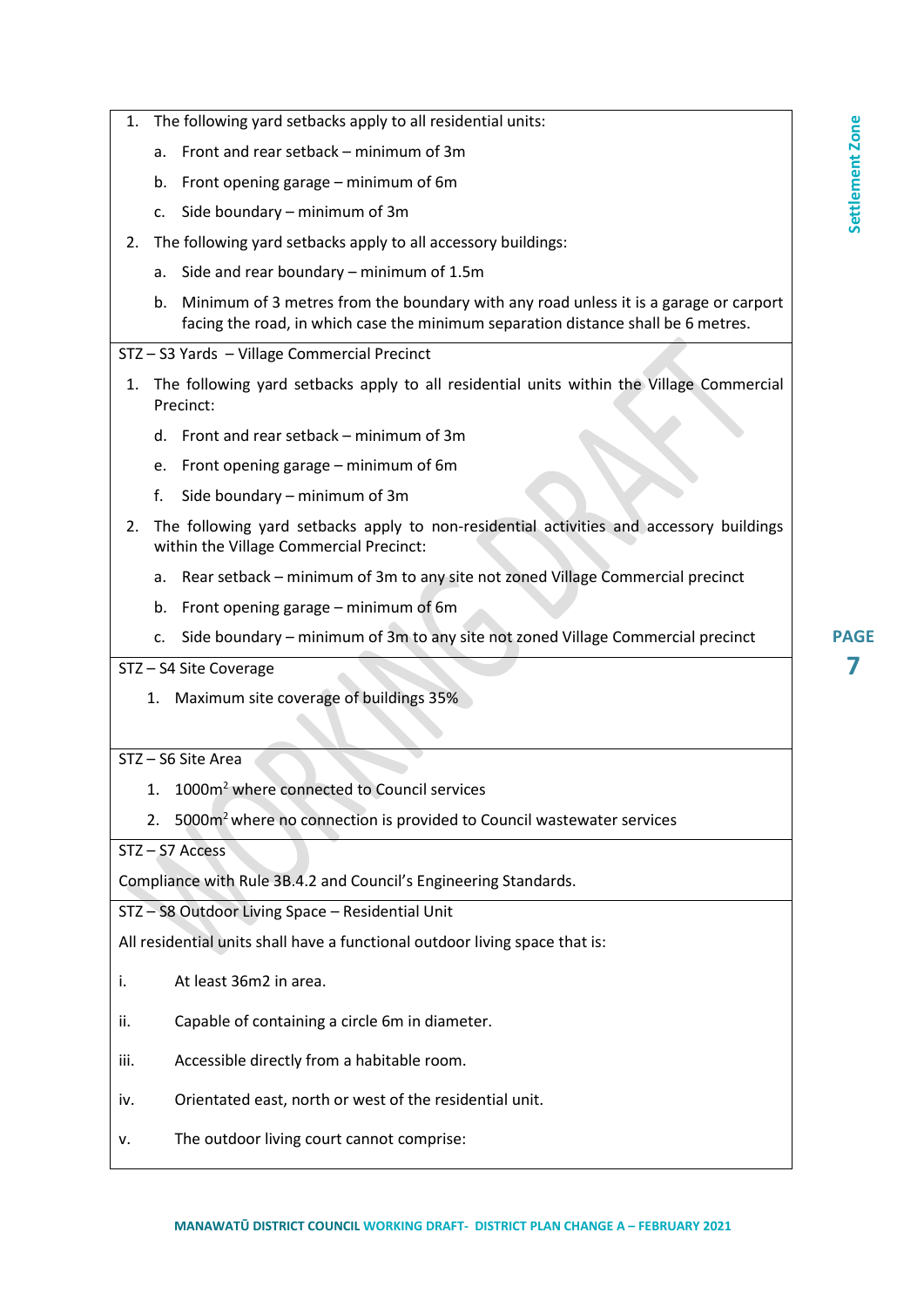|                                                                                                                                                                                                                                                                                                                                                                                                                      | a.                                                                                                                                                                                                                                  | any part of the outdoor living court of another residential unit;                                                  |  |
|----------------------------------------------------------------------------------------------------------------------------------------------------------------------------------------------------------------------------------------------------------------------------------------------------------------------------------------------------------------------------------------------------------------------|-------------------------------------------------------------------------------------------------------------------------------------------------------------------------------------------------------------------------------------|--------------------------------------------------------------------------------------------------------------------|--|
|                                                                                                                                                                                                                                                                                                                                                                                                                      | b.                                                                                                                                                                                                                                  | driveways, manoeuvring areas, and car parking spaces; or                                                           |  |
|                                                                                                                                                                                                                                                                                                                                                                                                                      | c.                                                                                                                                                                                                                                  | accessory buildings                                                                                                |  |
|                                                                                                                                                                                                                                                                                                                                                                                                                      |                                                                                                                                                                                                                                     | STZ-S9 Hours of Operation                                                                                          |  |
|                                                                                                                                                                                                                                                                                                                                                                                                                      |                                                                                                                                                                                                                                     | Non-residential activities within the Settlement Zone may only operate between 7am<br>and 7pm (Monday to Saturday) |  |
|                                                                                                                                                                                                                                                                                                                                                                                                                      |                                                                                                                                                                                                                                     | STZ-S10 Storage and Display                                                                                        |  |
| No equipment, raw materials, finished or partly processed products or rubbish shall be stored or<br>displayed outdoors, or visible from a public space.                                                                                                                                                                                                                                                              |                                                                                                                                                                                                                                     |                                                                                                                    |  |
| STZ-S11 Noise                                                                                                                                                                                                                                                                                                                                                                                                        |                                                                                                                                                                                                                                     |                                                                                                                    |  |
| Compliance with Rule 3C.4.2                                                                                                                                                                                                                                                                                                                                                                                          |                                                                                                                                                                                                                                     |                                                                                                                    |  |
|                                                                                                                                                                                                                                                                                                                                                                                                                      |                                                                                                                                                                                                                                     | STZ-S12 On-site services                                                                                           |  |
| 1. Where a connection to Council's reticulated wastewater systems is not available, all water<br>supply and wastewater treatment and disposal systems must be contained within the site that<br>the supply or system serves, and be connected to a septic tank or soakage field or an approved<br>alternative means to dispose of sewage in a sanitary manner in accordance with Horizons<br><b>Regional Council</b> |                                                                                                                                                                                                                                     |                                                                                                                    |  |
|                                                                                                                                                                                                                                                                                                                                                                                                                      | 2. Where a connection to Council's reticulated wastewater systems is not available and sewage<br>is to be disposed to ground, that area must not be subject to instability or inundation or used for<br>the disposal of stormwater. |                                                                                                                    |  |
|                                                                                                                                                                                                                                                                                                                                                                                                                      |                                                                                                                                                                                                                                     | STZ-S14 KiwiRail Setback                                                                                           |  |
|                                                                                                                                                                                                                                                                                                                                                                                                                      |                                                                                                                                                                                                                                     | Any new building containing a noise sensitive activity constructed within 70 metres of the nearest                 |  |

edge of the railway track shall be designed, constructed and maintained in accordance with a design report prepared by a suitably qualified and experienced acoustical engineer stating that the design as proposed will achieve compliance with an internal noise level of 40dB LAeq(1hr) in living rooms and 35dB LAeq (1hr) in bedrooms. Provided that no such building is to be located within 25m of the nearest edge of the Main Trunk Line.

#### *Subdivision*

| STZ SUB - R1 - Boundary Adjustments |                                                                                                                                 |  |  |
|-------------------------------------|---------------------------------------------------------------------------------------------------------------------------------|--|--|
| Settlement<br>Zone                  | <b>Activity Status: Controlled</b><br>Where: Compliance with<br>STZ SUB - S1 Minimum Allotment Size<br>$\overline{\phantom{a}}$ |  |  |
| Settlement<br>Zone                  | <b>Activity Status: Restricted Discretionary</b><br>Matters of discretion:                                                      |  |  |

**PAGE 8**